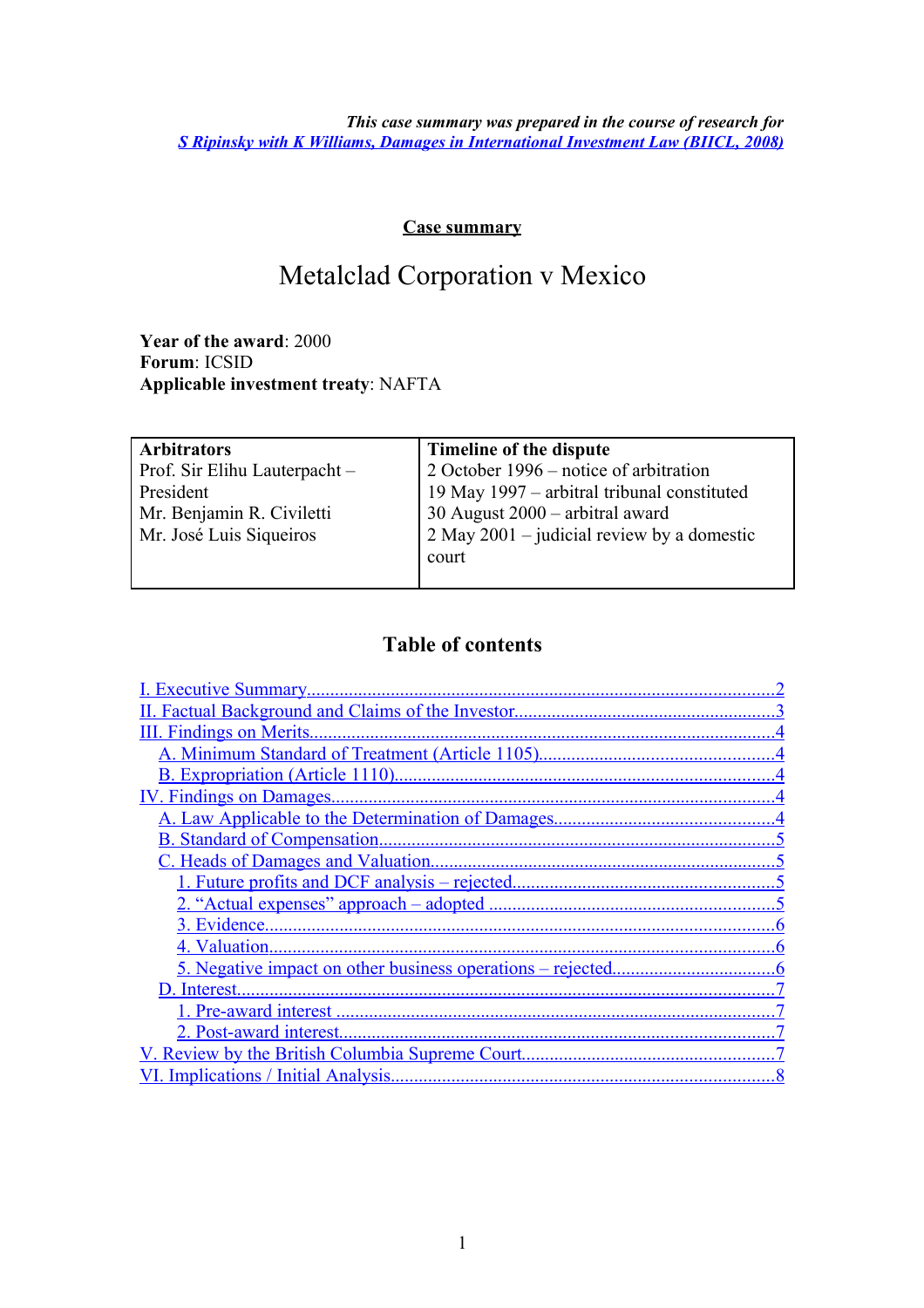## <span id="page-1-0"></span>**I. Executive Summary**

Metalclad, a U.S. corporation operating through its Mexican subsidiary (investment), received from the Mexican federal government the permit to construct a hazardous waste landfill in Guadalcazar, Mexico. Five months after construction began, Metalclad was notified by the Municipality of Guadalcazar that it was unlawfully operating without a municipal construction permit. Metalclad applied for a municipal permit and, in the meantime, completed construction of the landfill.

The Municipality turned down Metalclad's application effectively barring the operation of the completed facility. In addition, later the Governor issued an Ecological Decree declaring a protected natural area which encompassed the landfill site and thus permanently closed the landfill.

Before the ICSID Tribunal, Metalclad claimed violations of NAFTA Articles 1105 ("Minimum Standard of Treatment") and 1110 ("Expropriation") and requested compensation.

The Tribunal determined that Metalclad was denied fair and equitable treatment by Mexico because the municipal government had no authority to deny the construction permit on environmental grounds and also because of the absence of clear rules and procedures governing the municipal construction permit which amounted to a failure on the part of Mexico to ensure transparency required by NAFTA. The Tribunal also found that the same actions of the local government amounted to an indirect expropriation. Further, the Tribunal held that the Ecological Decree alone also constituted an act of expropriation.

The Tribunal determined that Metaclad's investment was completely lost as a result of Mexico's actions and proceeded to estimate the fair market value of the investment. The Tribunal held that the award of lost profits was not appropriate in this case because the landfill had never started its operations. The amount of compensation was determined on the basis of the actual investment made by Metalclad, as evidenced by Metalclad's tax filings and independent audit documents. The damages were estimated at US\$ 16.7 million, including 6% interest (compounded annually) up to the date of award. Post-award interest was to be compounded monthly.

The Tribunal's award was reviewed by the British Columbia Supreme Court which set aside the Tribunal's findings on Article 1105 and partly on Article 1110. However, the award was upheld on the basis of expropriation resulting from the Ecological Decree and in terms of compensation was left virtually unchanged.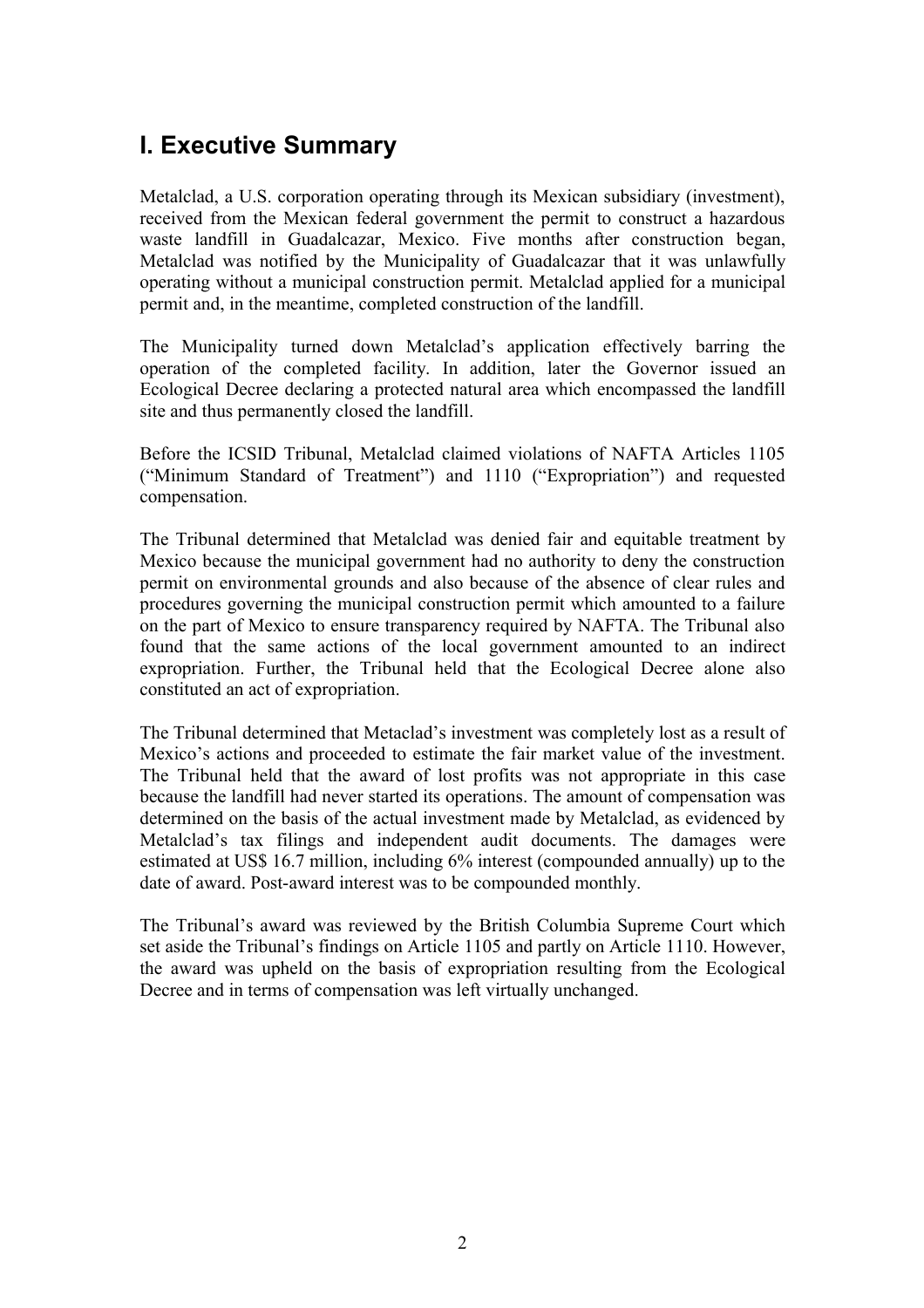## <span id="page-2-0"></span>**II. Factual Background and Claims of the Investor**

The claim brought by Metalclad, a US corporation, related to the allegedly wrongful treatment by Mexico of the the Metalclad's investment, an indirectly owned Mexican company "Coterin".

In January, 1993 Mexico's National Ecological Institute (INE) issued a federal permit to Coterin to construct a hazardous waste landfill in the valley of La Pedrera, Municipality of Guadalcazar, State of San Luis Potosi, Mexico. Shortly thereafter, Metalclad entered into an option agreement to acquire Coterin, together with its permits, in order to construct and operate the facility. In May 1993, the State of San Luis Potosi granted Coterin a land use permit for the landfill. Both the INE's president and the director-general of Mexico Secretariat of Urban Development and Ecology advised Metalclad that, except for a federal operating permit, all required permits for the facility had been secured by Coterin. In August 1993, INE issued the landfill federal operating permit, and after that Metalclad exercised its option to purchase Coterin.

In May 1994 Metalclad commenced construction of the landfill. In October, 1994, the City of Guadalcazar ordered a halt to construction, allegedly for failure to obtain a municipal construction permit. Metalclad applied for a municipal construction permit and, having received INE approval for completion of the facility, resumed and finished construction of the landfill.

The opening ceremony of the facility was impeded by the demonstration of a local population who raised environmental concerns. As a result of additional negotiations with Mexican federal authorities Metalclad signed with them a "Convenio" assuming thereby additional obligations with respect to operation and maintenance of the facility.

13 months after Metalclad's application for municipal construction permit, the Guadalcazar city council denied it, without giving Metalclad an opportunity to participate in the process. In addition, in September 1997 the Governor of San Luis Potosi issued an Ecological Decree establishing a protected natural area that included the landfill site, thereby effectively preventing the landfill's operation. Thus, the constructed landfill was never put into operation.

Metalclad alleged that Mexico, through its local governments of San Luis Potosi and Guadalcazar, interfered with the development and operation of a hazardous waste landfill and by doing so violated provisions of NAFTA Chapter 11 provisions on the minimum standard of treatment (Article 1105) and on expropriation (Article 1110). Metalclad requested compensation in an amount ranging from US\$ 40 to 120 million (depending on the valuation method applied).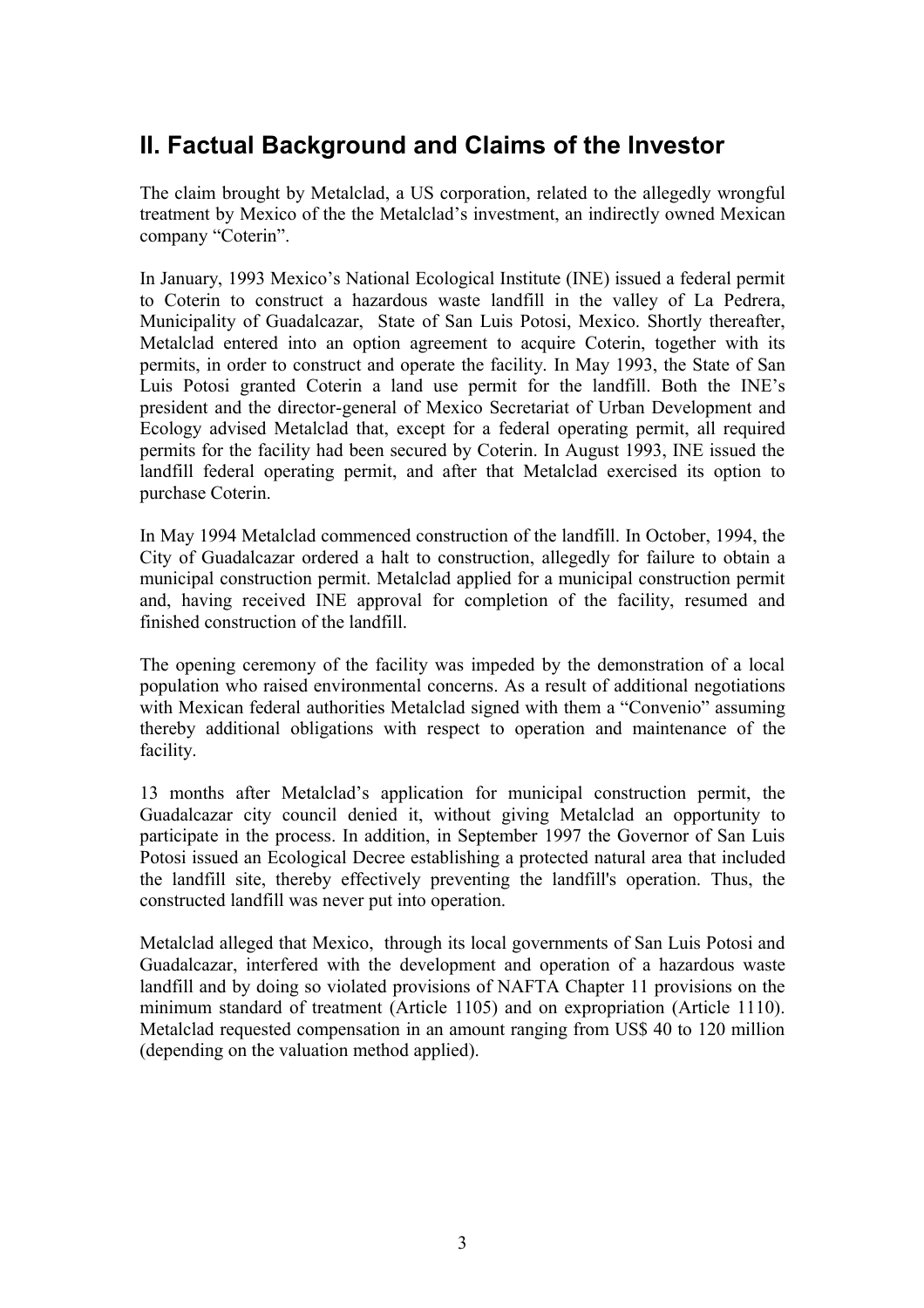## <span id="page-3-4"></span>**III. Findings on Merits**

### <span id="page-3-3"></span>*A. Minimum Standard of Treatment (Article 1105)*

Article 1105(1) requires to treat foreign investments "in accordance with international law, including fair and equitable treatment and full protection and security." The Tribunal interpreted this provision to require inter alia "transparency" of all relevant legal requirements at all stages of the investment process. (para.76)

The Tribunal found that Mexican legislation contained no clear rule as to the requirement or not of a municipal construction permit; furthermore, there was no established practice or procedure as to the manner of handling applications for a municipal construction permit. This, in Tribunal's view, amounted to a failure on the part of Mexico to ensure transparency required by NAFTA. (para. 88).

In addition, the Tribunal found that Metalclad relied on the representations made by the Mexican federal government officials that no other permits were required. The Tribunal also noted, as a procedural defect, that the meeting of the Guadalcazar Town Council, where it took a decision to refuse the grant of the construction permit, was held without notice to the Metalclad, and the latter was given no opportunity to appear. The totality of these circumstances lead the Tribunal to the conclusion that Mexico was in breach of its obligations under Article 1105(1).

## <span id="page-3-2"></span>*B. Expropriation (Article 1110)*

The Tribunal held that in denying the construction permit the Municipality acted outside its authority and effectively and unlawfully prevented the Claimant's operation of the landfill which, together with the representations of the Mexican federal authorities and the absence of a timely, orderly or substantive basis for the denial of the construction permit, amounted to the indirect expropriation.

The Tribunal went on to find that the Ecological Decree (which included the landfill site into an ecological preserve and had the effect of barring forever the operation of the landfill), alone, also constituted an act tantamount to expropriation. The Tribunal thus concluded that Mexico violated Article 1110.

## <span id="page-3-1"></span>**IV. Findings on Damages**

### <span id="page-3-0"></span>*A. Law Applicable to the Determination of Damages*

The Tribunal referred to Article 1131(1) of NAFTA which provides that investor-State tribunals shall decide the issues in dispute in accordance with NAFTA and applicable rules of international law. (para.70) In the damages part, the Tribunal based itself on relevant NAFTA provisions and, where specific NAFTA provisions were absent, it also referred to international law rules as formulated by international courts and tribunals.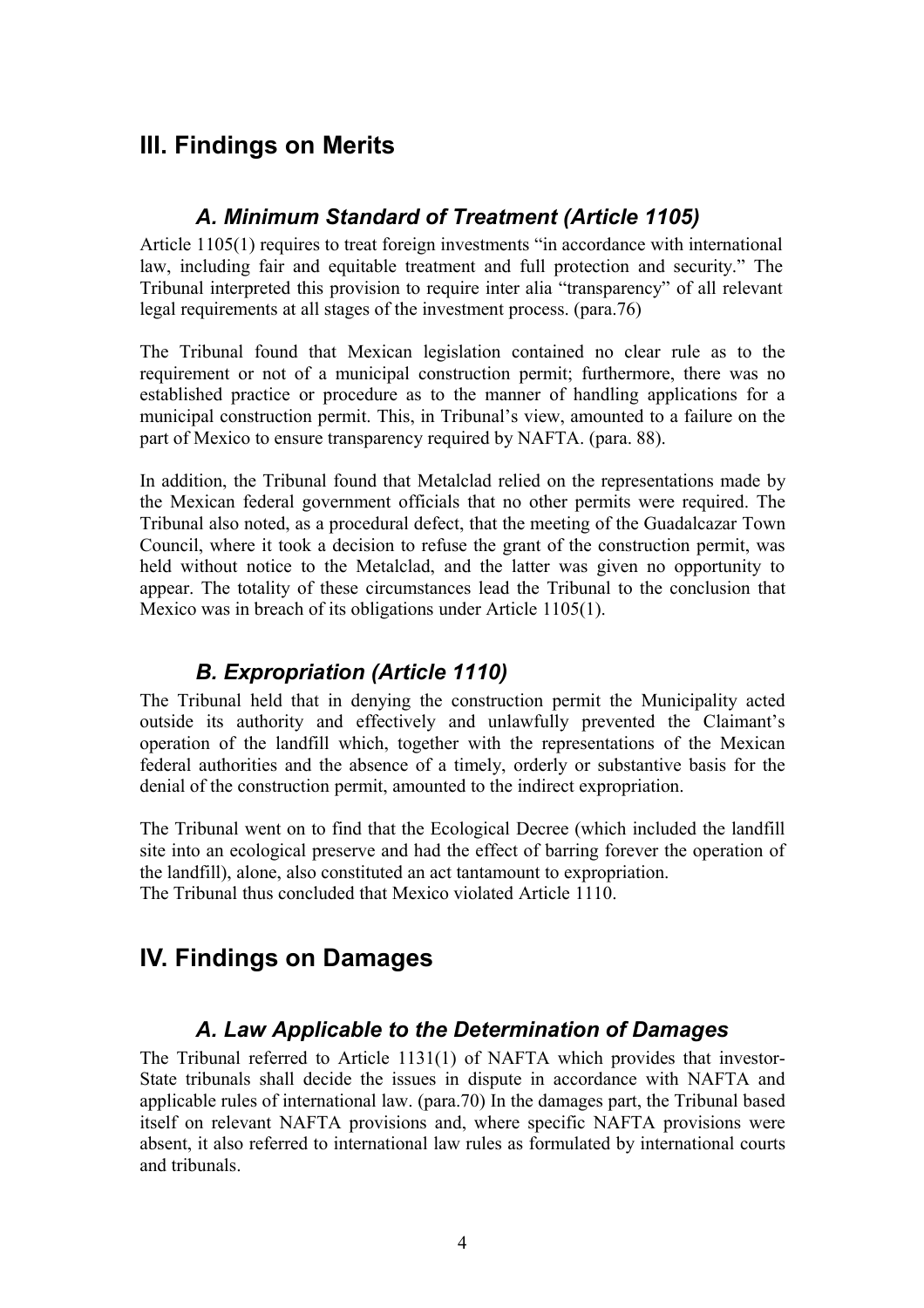## <span id="page-4-1"></span>*B. Standard of Compensation*

The Tribunal held that the same standard of compensation ("fair market value" of the lost investment as provided for in the NAFTA article on expropriation) applied to both breaches of NAFTA because both situations involved the complete frustration of the operation of the landfill and negated the possibility of any meaningful return on Metalclad's investment. In other words, Metalclad's investment was lost completely. (para.113)

### <span id="page-4-0"></span>*C. Heads of Damages and Valuation*

Metalclad proposed two alternative methods for calculating damages:

- 1) to use a discounted cash flow (DCF) analysis of future profits to establish the fair market value of the investment (approximately \$90 million);
- 2) to value Metalclad's actual investment in the landfill (approximately \$20–25 million).

#### **1. Future profits and DCF analysis – rejected**

With reference to authorities, the Tribunal stated that "[n]ormally, the fair market value of a going concern which has a history of profitable operation may be based on an estimate of future profits subject to a discounted cash flow analysis." (para.119) However, the Tribunal continued, "where the enterprise has not operated for a sufficiently long time to establish a performance record or where it has failed to make a profit, future profits cannot be used to determine going concern or fair market value." (para.120)

Because in this case the landfill had never been operative, the Tribunal decided that any award based on future profits would be wholly speculative. (para.121) It rejected this approach.

#### **2. "Actual expenses" approach – adopted**

The Tribunal decided that in this case fair market value was best arrived "by reference to Metalclad's actual investment in the project." In other words, the value of the expropriated property was to be determined by the Tribunal by estimating the claimant's investment in that property. (para.122)

In the Tribunal's view, this approach was consonant with the dictum in the *Chorzow* case whereby any award to the claimant should, as far as is possible, wipe out all the consequences of the illegal act and reestablish the situation which would in all probability have existed if that act had not been committed (the *status quo ante)*. (para.122)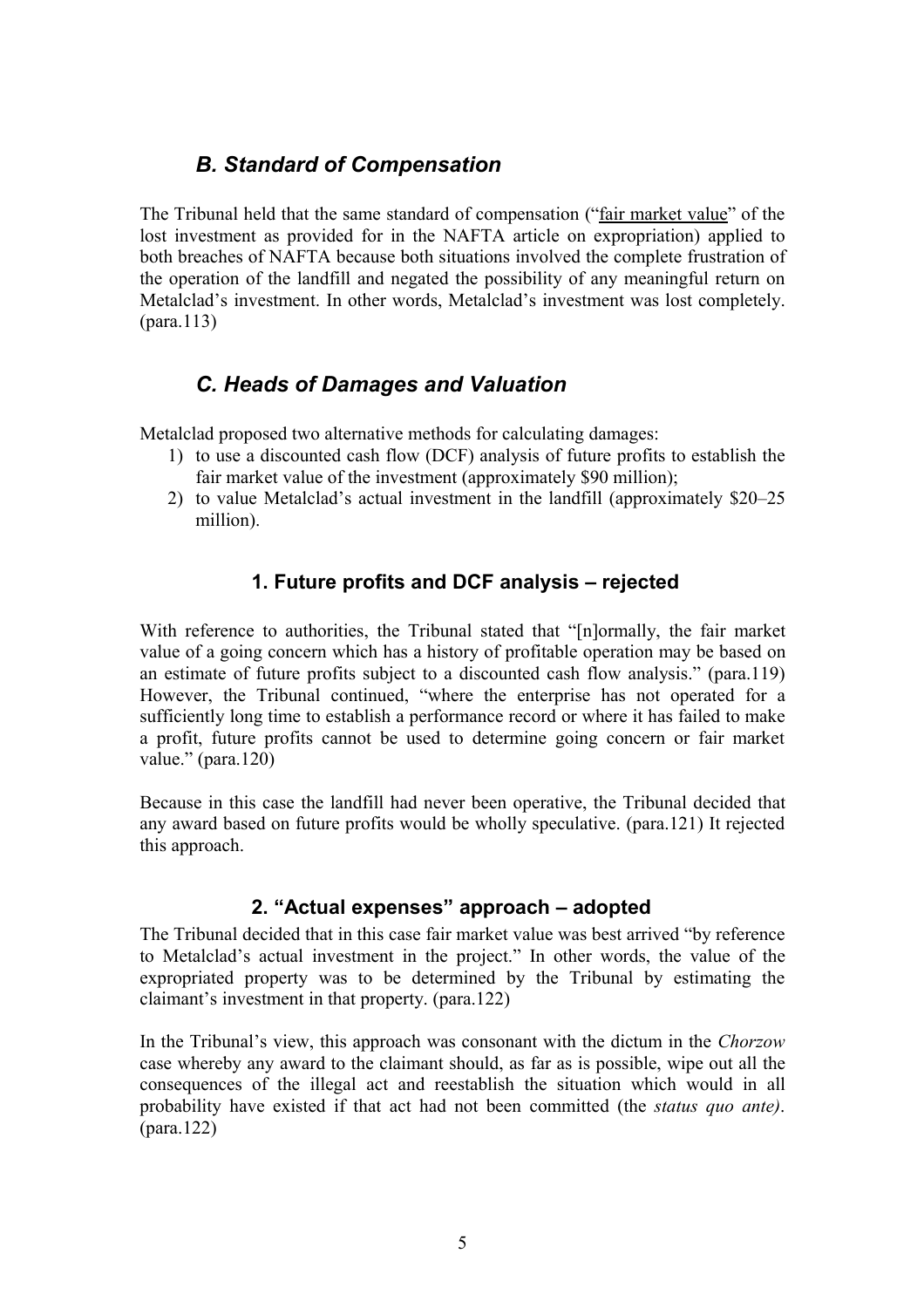#### **3. Evidence**

Metalclad based its assessment of its actual investment on its United States Federal Income Tax Returns and Auditors' Workpapers of Capitalized Costs for the Landfill. Mexico challenged these documents as inappropriate evidential sources and argued that each expense item claimed should be supported by documentation properly proving the expenditure. The Tribunal disagreed with Mexico and found that "the tax filings of Metalclad, together with the independent audit documents supporting those tax filings, are to be accorded substantial evidential weight and that difficulties in verifying expense items due to incomplete files do not necessarily render the expenses claimed fundamentally erroneous." (para.124) Thus, the Tribunal accepted Metalclad's evidence as appropriate.

#### **4. Valuation**

Metalclad's evidence showed that it had invested approx. US\$ 20.5 million in the landfill project. Calculations submitted by Metalclad included landfill costs that Metalclad claimed to incur from 1991 through 1996 for expenses categorized as the "Coterin" acquisition, personnel, insurance, travel and living, telephone, accounting and legal, consulting, interest, office, property, plant and equipment. (para.123)

In principle, the Tribunal agreed with this calculation but excluded the following costs from the overall amount of compensation:

- Costs incurred by Metalclad prior to the year in which Metalclad purchased Coterin (1991-92), as "too far removed from the investment for which damages are claimed";
- "Bundling" costs claimed by Metalclad, as not appropriate in this case; $<sup>1</sup>$  $<sup>1</sup>$  $<sup>1</sup>$ </sup>

• Future costs that Mexico would have to bear to remediate the landfill site. (paras.125-127)

The Tribunal thus awarded an amount of approx. US\$ 16.7 million which also included interest (see below). The Tribunal did not provide a breakdown of this figure and did not give details of how it arrived at it.

#### **5. Negative impact on other business operations – rejected**

Metalclad submitted an additional claim worth US\$ 20-25 million in order to be compensated for the negative impact of the Mexico's actions on its other business operations, apparently referring to the fact that the price of Metaclad's own shares decreased as a result of the measures at issue. However, the Tribunal decided that the "causal relationship between Mexico's actions and the reduction in value of Metalclad's other business operations [were] too remote and uncertain", because there might be other factors that had affected Metalclad's share price. (para.115) Thus, the Tribunal rejected this claim for the lack of causal link.

<span id="page-5-0"></span><sup>1</sup> The Tribunal explained "bundling" as "an accounting concept where the expenses related to different projects are aggregated and allocated to another project". The Tribunal noted that the concept of bundling might be applicable in other situations, for example in the oil industry where the costs in relation to a "dry hole" might in part be allocated to the costs of exploring for and developing a successful well. (para.126)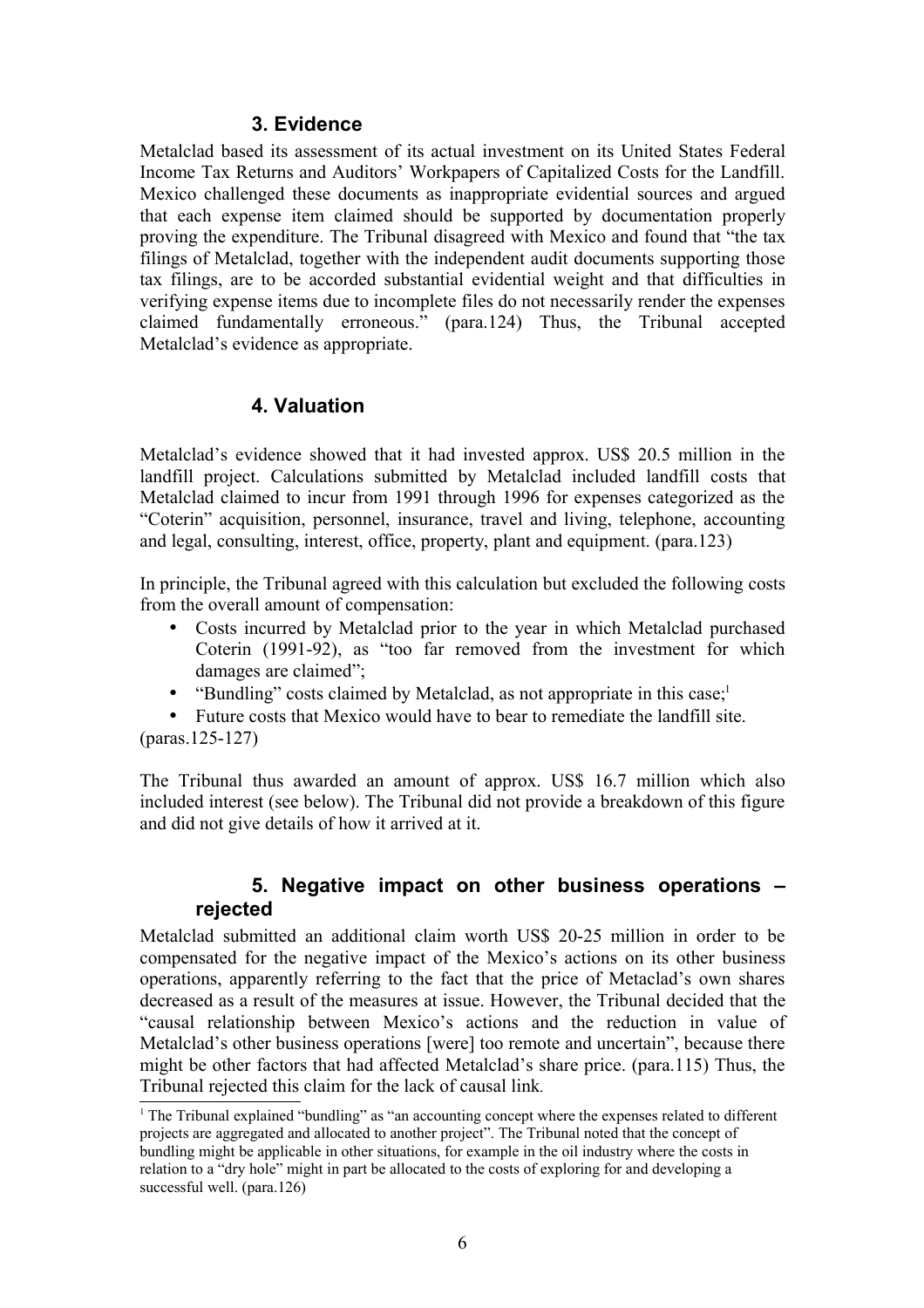### <span id="page-6-1"></span>*D. Interest*

#### **1. Pre-award interest**

Article 1135(1) of NAFTA stipulates that a Tribunal may award "monetary damages and any applicable interest". The Tribunal thus concluded that the award of interest was clearly contemplated by NAFTA. The Tribunal also recalled the findings in *Asian Agricultural Products v. Sri Lanka* where it was held that "interest becomes an integral part of the compensation itself, and should run consequently from the date when the State's international responsibility became engaged" (para. 114).

The Tribunal selected a date on which the Municipality of Guadalcazar wrongly denied Metalclad's application for a construction permit as a reasonable date on which Mexico's international responsibility became engaged. (para.128)

The Tribunal stated that the aim of the interest was "to restore the Claimant to a reasonable approximation of the position in which it would have been if the wrongful act had not taken place". (para.128) On this basis, the Tribunal determined that interest should be calculated at a rate of 6% per annum, compounded annually.

#### **2. Post-award interest**

The Tribunal further held that if the compensation was not paid after 45 days from the date of the award, any unpaid sums should yield an interest at a rate of 6%, compounded monthly. (para.131)

## <span id="page-6-0"></span>**V. Review by the British Columbia Supreme Court**

As the arbitration had taken place in Vancouver (British Columbia, Canada), Mexico appealed the Tribunal's decision to the British Columbia Supreme Court (the " $Court$ "),.

Before the Court, Mexico argued that the Tribunal had incorrectly read transparency requirements into the Chapter 11 "minimum standard" and "expropriation" provisions. The Court agreed with Mexico that there were no transparency requirements in Chapter 11. In the Court's view, applying transparency obligations to Chapter 11 disputes would be tantamount to creating new obligations, which would clearly be outside the Tribunal's jurisdiction. Thus, the Court held that the Tribunal decided on a matter beyond the scope of the submission to arbitration. The Court also set aside the first part of the Tribunal's finding on the issue of expropriation, which was also based on the concept of transparency.